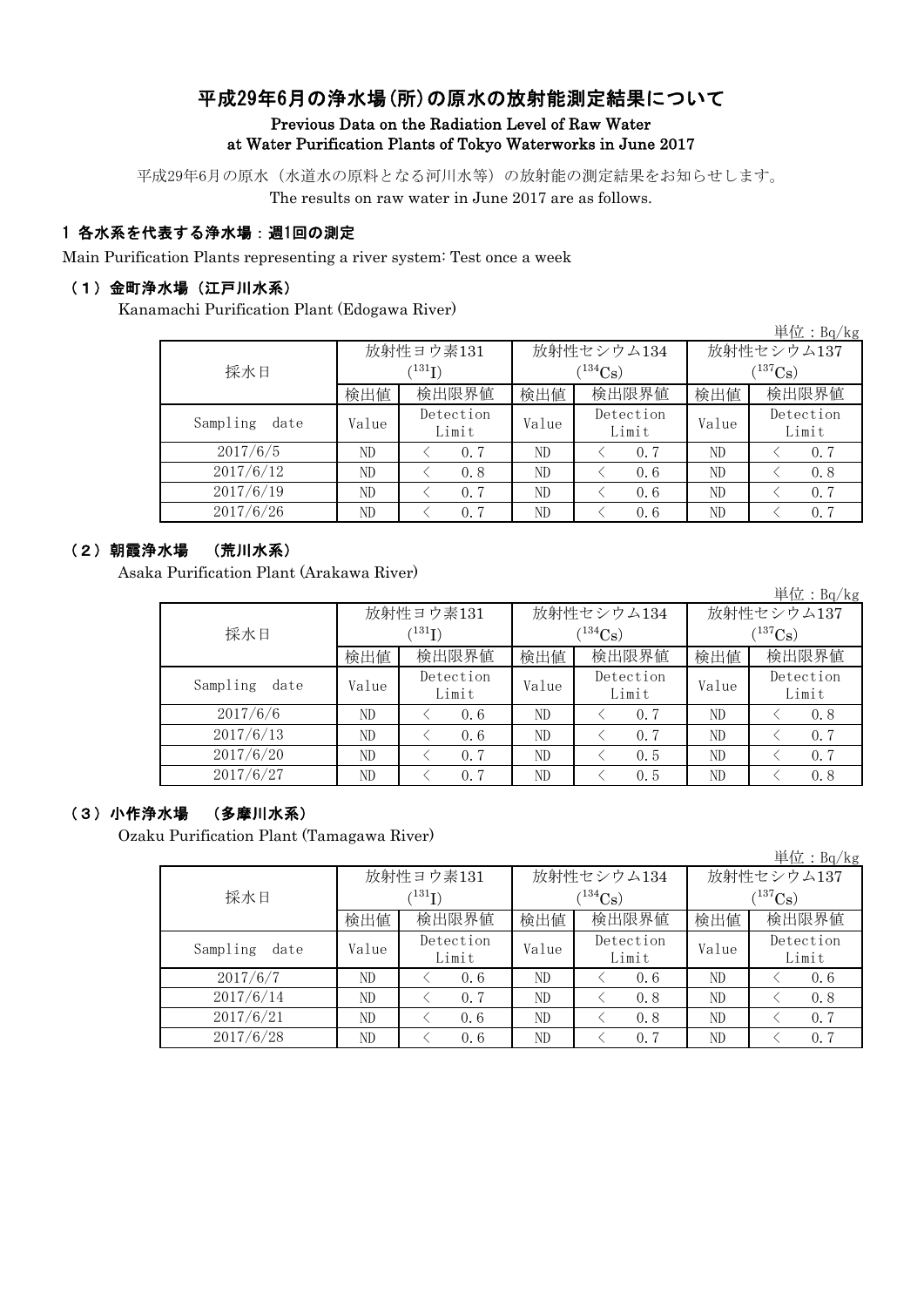# (4)東村山浄水場 (多摩川・荒川水系)

Higashi-murayama Purification Plant (Tamagawa・Arakawa River)

|                  |                                                                                                                                                                                                           |                          |       |             |              | 単位: $Bq/kg$        |  |
|------------------|-----------------------------------------------------------------------------------------------------------------------------------------------------------------------------------------------------------|--------------------------|-------|-------------|--------------|--------------------|--|
|                  |                                                                                                                                                                                                           | 放射性ヨウ素131                |       |             | 放射性セシウム137   |                    |  |
| 採水日              |                                                                                                                                                                                                           | $^{\prime\,131}{\rm I})$ |       | $(134)$ Cs) | $(^{137}Cs)$ |                    |  |
|                  | 放射性セシウム134<br>検出限界値<br>検出値<br>検出限界値<br>検出値<br>Detection<br>Detection<br>Value<br>Value<br>Limit<br>Limit<br>ND<br>0.7<br>0.7<br>ND<br>ND<br>ND<br>ND<br>ND<br>0.7<br>0.6<br>ND<br>ND<br>0.7<br>ND<br>0, 6 | 検出値                      | 検出限界値 |             |              |                    |  |
| Sampling<br>date |                                                                                                                                                                                                           |                          |       |             | Value        | Detection<br>Limit |  |
| 2017/6/1         |                                                                                                                                                                                                           |                          |       |             |              | 0.7                |  |
| 2017/6/8         |                                                                                                                                                                                                           |                          |       |             |              | 0.8                |  |
| 2017/6/15        |                                                                                                                                                                                                           |                          |       |             |              | 0.8                |  |
| 2017/6/22        | ND                                                                                                                                                                                                        | 0.7                      | ND    | 0.6         | ND           | 0, 6               |  |
| 2017/6/29        | ND                                                                                                                                                                                                        | 0.7                      | ND    | 0.7         | ND           | 0.7                |  |

# (5)長沢浄水場 (相模川水系)

Nagasawa Purification Plant (Sagamigawa River)

|                  |       |                      |       |                    |              | 単位: $Bq/kg$        |  |
|------------------|-------|----------------------|-------|--------------------|--------------|--------------------|--|
|                  |       | 放射性ヨウ素131            |       | 放射性セシウム134         | 放射性セシウム137   |                    |  |
| 採水日              |       | $(^{131}\mathrm{I})$ |       | $(134)$ Cs         | $(^{137}Cs)$ |                    |  |
|                  | 検出値   | 検出限界値                | 検出値   | 検出限界値              | 検出値          | 検出限界値              |  |
| Sampling<br>date | Value | Detection<br>Limit   | Value | Detection<br>Limit | Value        | Detection<br>Limit |  |
| 2017/6/2         | ND    | 0.7                  | ND    | 0.6                | ND           | 0.8                |  |
| 2017/6/9         | ND    | 0.7                  | ND    | 0.8                | ND           | 0.9                |  |
| 2017/6/16        | ND    | 0.6                  | ND    | 0.6                | ND           | 0.7                |  |
| 2017/6/23        | ND    | 0.7                  | ND    | 0.6                | ND           | 0.6                |  |
| 2017/6/30        | ND    | 0.6                  | ND    | 0.6                | ND           | 0.7                |  |

# 2 その他の主要浄水場:概ね月1回の測定

Other Main Purification Plants: Test mostly once a month

|                     |                            |                  |                          |           |                            |       |           |                            |       |           | 単位:Bq/kg           |
|---------------------|----------------------------|------------------|--------------------------|-----------|----------------------------|-------|-----------|----------------------------|-------|-----------|--------------------|
| 浄水所                 | 水源                         | 採水日              | 放射性ヨウ素131<br>$(^{131}I)$ |           | 放射性セシウム134<br>$(^{134}Cs)$ |       |           | 放射性セシウム137<br>$(^{137}Cs)$ |       |           |                    |
|                     |                            |                  | 検出値                      |           | 検出限界値                      | 検出値   |           | 検出限界値                      | 検出値   |           | 検出限界値              |
| Monitoring<br>point | Water<br>resource          | Sampling<br>date | Value                    |           | Detection<br>Limit         | Value |           | Detection<br>Limit         | Value |           | Detection<br>Limit |
| 三郷<br>Misato        | 江戸川水系<br>Edogawa<br>River  | 2017/6/14        | ND                       | $\lt$     | 0.7                        | ND    | $\langle$ | 0.7                        | ND    | $\langle$ | 0.8                |
| 三園<br>Misono        | 荒川水系<br>Arakawa<br>River   | 2017/6/14        | ND                       | $\langle$ | 0.7                        | ND    | $\langle$ | 0.7                        | ND    | $\langle$ | 0.8                |
| 境<br>Sakai          | 多摩川水系<br>Tamagawa<br>River | 2017/6/14        | ND                       | $\lt$     | 0.7                        | ND    | $\langle$ | 0.6                        | ND.   | $\lt$     | 0.6                |
| 砧<br>Kinuta         | 多摩川水系<br>Tamagawa<br>River | 2017/6/14        | ND                       | $\langle$ | 0.8                        | ND    | $\lt$     | 0.8                        | ND    | $\langle$ | 0.9                |
| 砧下<br>Kinutashimo   | 多摩川水系<br>Tamagawa<br>River | 2017/6/14        | ND                       | $\langle$ | 0.9                        | ND    | $\lt$     | 0, 6                       | ND    | $\lt$     | 0.8                |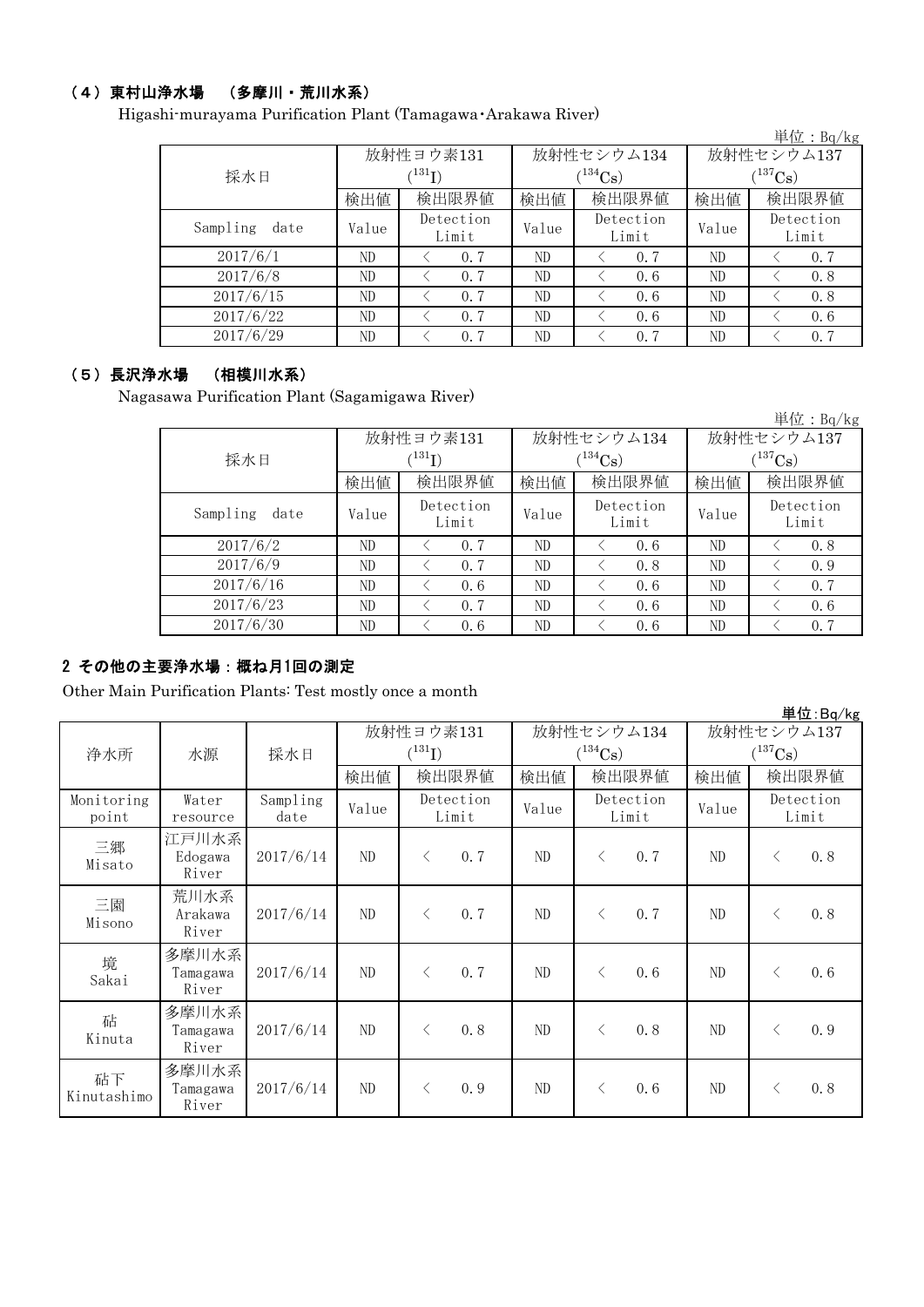# 3 多摩地区等の表流水・伏流水・浅井戸を水源とする浄水所:概ね月1回の測定

Water purification plants using surface water, subsoil water, or shallow well water in Tama Area: Test mostly once a month

|                  |                  |                |                    |          |                       |          | 単位: Bq/kg             |  |
|------------------|------------------|----------------|--------------------|----------|-----------------------|----------|-----------------------|--|
|                  |                  |                | 放射性ヨウ素131          |          | 放射性セシウム134            |          | 放射性セシウム137            |  |
| 浄水所              | 採水日              |                | $(^{131}I)$        |          | $(^{134}\mathrm{Cs})$ |          | $(^{137}\mathrm{Cs})$ |  |
|                  |                  | 検出値            | 検出限界値              | 検出値      | 検出限界値                 | 検出値      | 検出限界値                 |  |
| Monitoring point | Sampling<br>date | Value          | Detection<br>Limit | Value    | Detection<br>Limit    | Value    | Detection<br>Limit    |  |
| 小河内<br>Ogouchi   | 2017/6/6         | ND             | 0.6<br>$\langle$   | ND       | $\lt$<br>0.6          | $\rm ND$ | 0.6<br>$\langle$      |  |
| ひむら<br>Himura    | 2017/6/6         | ND             | 0.6<br>$\langle$   | ND       | $\lt$<br>0.6          | ND       | 0.7<br>$\langle$      |  |
| 日原<br>Nippara    | 2017/6/7         | ND             | 0.7<br>$\langle$   | ND       | 0.7<br>$\langle$      | $\rm ND$ | 0.7<br>$\langle$      |  |
| 氷川<br>Hikawa     | 2017/6/7         | ND             | 0.7<br>$\langle$   | ND       | 0.6<br>$\lt$          | $\rm ND$ | 0.7<br>$\lt$          |  |
| 棚沢<br>Tanasawa   | 2017/6/15        | N <sub>D</sub> | 0.7<br>$\langle$   | ND       | $\langle$<br>0, 6     | ND       | 0.7<br>$\langle$      |  |
| 大丹波<br>0taba     | 2017/6/15        | ND             | 0.8<br>$\langle$   | $\rm ND$ | $\langle$<br>0.5      | $\rm ND$ | 0.8<br>$\langle$      |  |
| 戸倉<br>Tokura     | 2017/6/20        | $\rm ND$       | 0.7<br>$\lt$       | ND       | 0.6<br>$\langle$      | $\rm ND$ | 0.7<br>$\langle$      |  |
| 乙津<br>Ottsu      | 2017/6/20        | ND             | 0.7<br>$\lt$       | ND       | 0.7<br>$\lt$          | ND       | 0.7<br>$\lt$          |  |
| 深沢<br>Fukasawa   | 2017/6/20        | ND             | 0.8<br>$\lt$       | ND       | 0.6<br>$\lt$          | ND       | 0.8<br>$\langle$      |  |

#### <表流水を水源とする浄水所> <surface water>

### <伏流水を水源とする浄水所> <subsoil water>

単位:Bq/kg

| 浄水所                   | 採水日              | 放射性ヨウ素131<br>$(^{131}I)$ |                    |       | 放射性セシウム134<br>$(^{134}\mathrm{Cs})$ | 放射性セシウム137<br>$(^{137}Cs)$ |                    |  |
|-----------------------|------------------|--------------------------|--------------------|-------|-------------------------------------|----------------------------|--------------------|--|
|                       |                  | 検出値                      | 検出限界値              | 検出値   | 検出限界値                               | 検出値                        | 検出限界値              |  |
| Monitoring point      | Sampling<br>date | Value                    | Detection<br>Limit | Value | Detection<br>Limit                  | Value                      | Detection<br>Limit |  |
| 日向和田<br>Hinatawada    | 2017/6/8         | ND                       | 0.7<br>$\langle$   | ND    | 0.6<br>$\langle$                    | ND                         | 0.7<br>$\lt$       |  |
| 成木<br>Nariki          | 2017/6/8         | ND                       | 0.8<br>$\langle$   | ND    | 0.6<br>$\langle$                    | ND                         | 0.8<br>$\langle$   |  |
| 千ヶ瀬第二<br>Chigasedaini | 2017/6/12        | ND                       | 0.7<br>$\lt$       | ND    | 0.5<br>$\langle$                    | ND                         | 0.6<br>⟨           |  |
| 御岳山<br>Mitakesann     | 2017/6/12        | ND                       | 0.7<br>$\lt$       | ND.   | 0.6<br>$\langle$                    | ND                         | 0.9<br>$\lt$       |  |
| 高月<br>Takatsuki       | 2017/6/14        | ND                       | 0.7<br>$\langle$   | ND    | 0.6<br>$\langle$                    | ND                         | 0.8<br>$\lt$       |  |
| 二俣尾<br>Futamatao      | 2017/6/19        | ND                       | 0.7<br>$\langle$   | ND    | 0.6<br>$\langle$                    | ND                         | 0.8<br>$\langle$   |  |
| 沢井第一<br>Sawaidaiichi  | 2017/6/19        | ND                       | 0.7<br>$\langle$   | ND    | 0.6<br>$\langle$                    | ND                         | 0.7<br>$\lt$       |  |